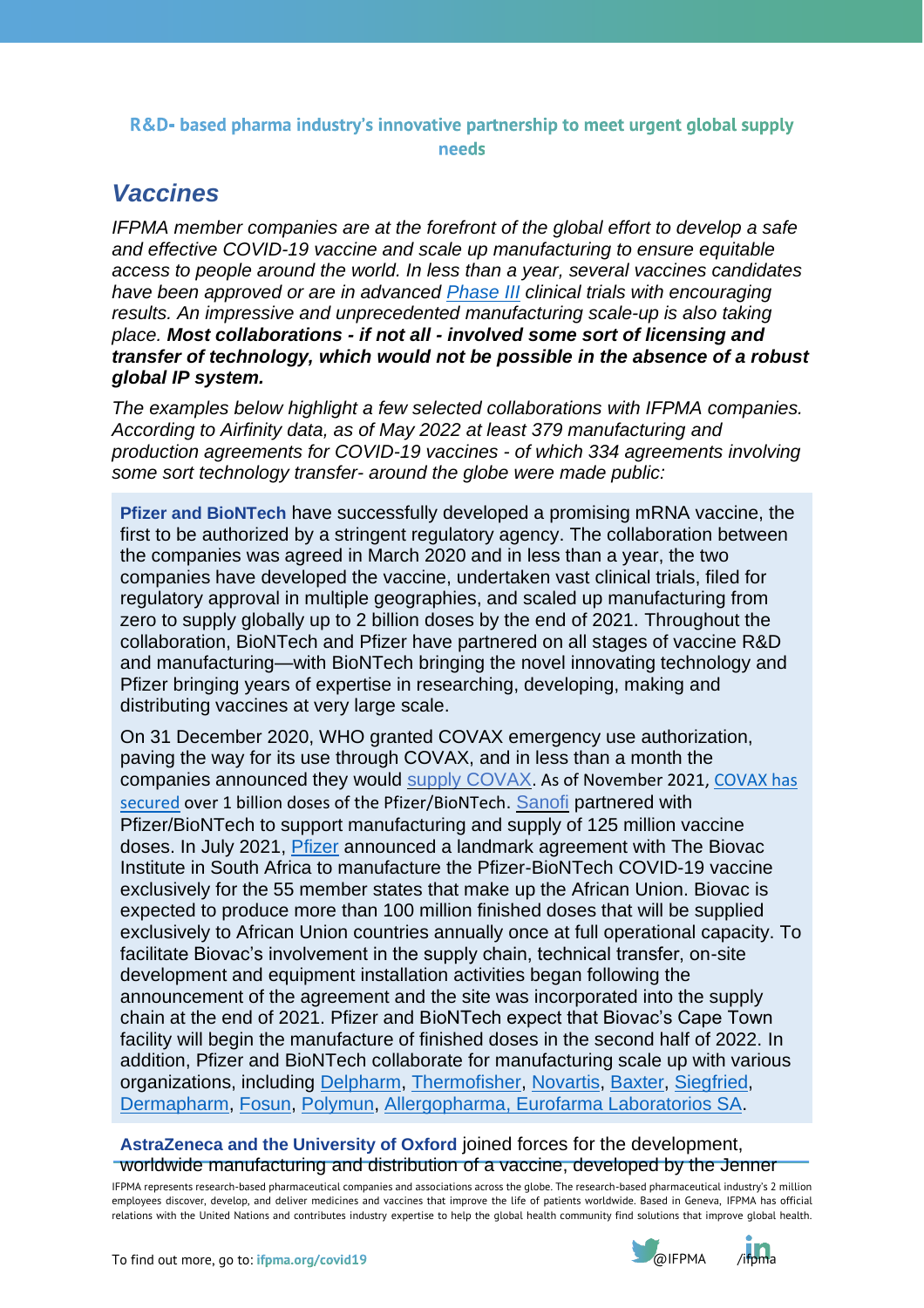Institute and Oxford Vaccine Group. The company has committed to sell on a [not](https://www.astrazeneca.com/media-centre/press-releases/2020/azd1222hlr.html)[for-profit](https://www.astrazeneca.com/media-centre/press-releases/2020/azd1222hlr.html) basis during the pandemic. In order to improve access to low- and middle-income countries. AstraZeneca reached a [licensing](https://www.astrazeneca.com/media-centre/articles/2020/astrazeneca-takes-next-steps-towards-broad-and-equitable-access-to-oxford-universitys-potential-covid-19-vaccine.html) and technology transfer agreement with the Serum Institute of India to supply one billion doses to low- and middle-income countries, and with Daiichi [Sankyo](https://www.daiichisankyo.com/files/news/pressrelease/pdf/202102/20210205_E.pdf) to supply Japan. AstraZeneca also reached a \$750m [agreement](https://www.astrazeneca.com/content/astraz/media-centre/press-releases/2020/astrazeneca-takes-next-steps-towards-broad-and-equitable-access-to-oxford-universitys-covid-19-vaccine.html) with CEPI and Gavi to support the manufacturing, procurement and distribution of 300 million doses of the vaccine. As of November 2021, COVAX has [secured](https://www.unicef.org/supply/covid-19-vaccine-market-dashboard) up to 720 million doses of the AstraZeneca COVID-19 vaccine.

**Johnson & Johnson's** vaccine brings the promise of single-dose efficacy that is compatible with standard vaccine distribution channels, and received its first [authorization](https://www.jnj.com/johnson-johnson-covid-19-vaccine-authorized-by-u-s-fda-for-emergency-usefirst-single-shot-vaccine-in-fight-against-global-pandemic) by a stringent regulatory agency in February 2021. Johnson & Johnson has publicly committed to bringing an affordable vaccine to the public on a [not-for-profit](https://www.jnj.com/johnson-johnson-initiates-pivotal-global-phase-3-clinical-trial-of-janssens-covid-19-vaccine-candidate) basis for emergency pandemic use, and has entered into manufacturing agreements with multiple companies, including [Aspen](https://www.aspenpharma.com/2020/11/02/aspen-announces-agreement-with-johnson-johnson-to-manufacture-investigational-covid-19-vaccine-candidate/) in South Africa, [Sanofi](https://www.sanofi.com/en/media-room/press-releases/2021/2021-02-22-11-40-00-2179318) in France, [MSD](https://www.jnj.com/johnson-johnson-statement-on-collaboration-with-merck) (known as Merck in the US and Canada), and [Biological](https://biologicale.com/) E. in India. J&J is making available up to 900 million doses of its vaccine to the [COVAX](https://www.gavi.org/news/media-room/gavi-signs-agreement-johnson-johnson-supply-its-covid-19-vaccine-covax) Facility and the [African](https://www.jnj.com/johnson-johnson-announces-advance-purchase-agreement-with-the-african-vaccine-acquisition-trust-for-the-companys-covid-19-vaccine-candidate) Union. Additionally, J&J is facilitating the donation of 150 million vaccine doses by the US Government and EU Member States to COVAX for lower income countries. In 2021, approximately 70% of J&J's global vaccine supply was made available to low and middle-income countries (through supply agreements and country donations), with approximately 40% going to COVAX. On 8 March 2022, [Johnson](https://www.jnj.com/johnson-johnson-announces-landmark-agreement-to-enable-its-covid-19-vaccine-to-be-manufactured-and-made-available-by-an-african-company-for-people-living-in-africa) & Johnson announced an agreement with Aspen, based in South Africa, enabling the first COVID-19 vaccine to be manufactured and distributed by an African company.

**GSK and Sanofi** committed to join forces to develop a vaccine using innovative adjuvanted recombinant protein-based technology. Though the development has faced delays, the companies are working to improve the antigen formulation and conduct additional trials in 2021. These two leading vaccine manufacturers bring significant manufacturing capacity, and, if successful, will be able to make hundreds of millions of doses annually. They have publicly [committed](https://www.gsk.com/en-gb/media/press-releases/sanofi-and-gsk-to-join-forces-in-unprecedented-vaccine-collaboration-to-fight-covid-19/) to making any vaccine that is developed through the collaboration affordable to the public and through mechanisms that offer fair access for people in all countries. The companies have [signed](https://www.sanofi.com/en/media-room/press-releases/2020/2020-10-28-07-00-00) a Statement of Intent with Gavi to make available 200 million doses of their COVID-19 vaccine, if approved by regulatory authorities, to the COVAX Facility. **GSK** also reached an [agreement](https://www.gsk.com/en-gb/media/press-releases/gsk-to-support-manufacture-of-novavax-covid-19-vaccine/) in principle with Novavax and the UK Government Vaccines Taskforce to support manufacturing of up to 60 million doses of Novavax' COVID-19 vaccine. **Sanofi** reached a manufacturing agreement with Moderna to produce its mRNA COVID-19 vaccine in the US for up to 200 million doses, starting September 2021.

**Takeda, Novavax** and the Japanese Ministry of Health, Labour and Welfare are partnering to increase [manufacturing](https://www.takeda.com/newsroom/newsreleases/2020/novavax-and-takeda-announce-collaboration-for-novavax-covid-19-vaccine-candidate-in-japan/) capacity of Novavax's COVID-19 vaccine candidate NVX CoV2373 in Japan. Takeda anticipates to manufacture over 250 million doses of the COVID-19 vaccine per year. Takeda is also partnering with [Moderna](https://www.takeda.com/newsroom/newsreleases/2020/takeda-expands-covid-19-vaccine-supply-in-japan-through--partnership-with-moderna-and-government-of-japan/) to import and distribute 50 million doses in Japan.

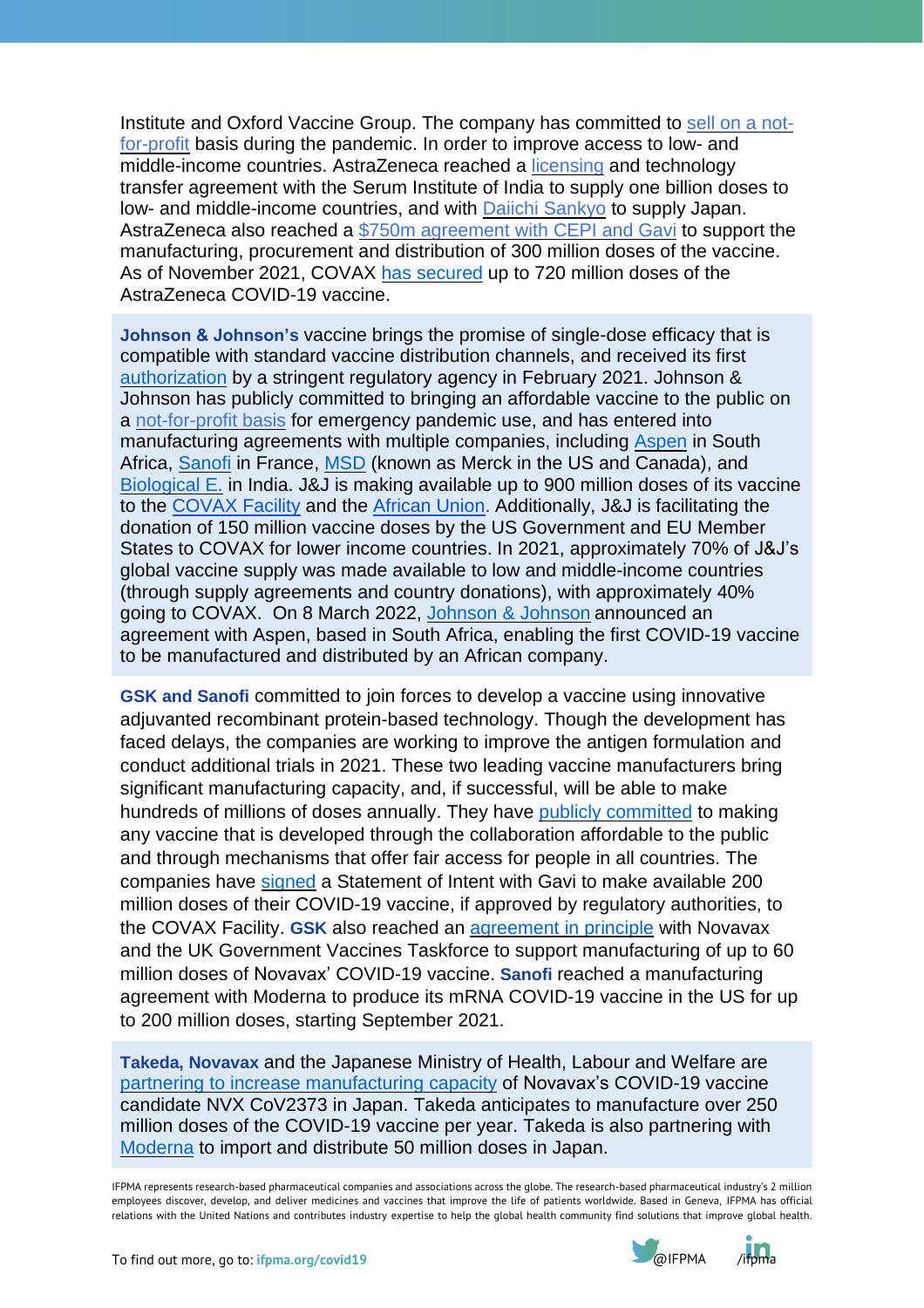**Novartis** has entered an initial agreement to manufacture up to 50 million doses of the mRNA and bulk drug product needed for [CureVac'](https://www.novartis.com/news/media-releases/novartis-signs-initial-agreement-curevac-manufacture-covid-19-vaccine-candidate)s COVID-19 vaccine candidate in 2021 and up to a further 200 million doses in 2022. [Bayer](https://media.bayer.com/baynews/baynews.nsf/id/CureVac-and-Bayer-join-forces-on-COVID-19-vaccine-candidate-CVnCoV?Open&parent=news-overview-category-search-en&ccm=020) has also signed a collaboration and services agreement with CureVac, and [plans](https://media.bayer.com/baynews/baynews.nsf/id/Bayer-to-manufacture-mRNA-vaccine-in-Germany?Open&parent=Presskit-Corona&ccm=001&presskit=1) to add an additional 160 million doses of CureVac's vaccine in 2022. [GSK](https://www.gsk.com/en-gb/media/press-releases/gsk-and-curevac-to-develop-next-generation-mrna-covid-19-vaccines/) would support the manufacture of up to 100 million doses of CureVac's COVID-19 vaccine candidate in 2021.

**Moderna** and Lonza joined forces to support drug substance [manufacturing](https://investors.modernatx.com/news-releases/news-release-details/moderna-announces-new-drug-substance-production-agreement-lonza) for its global supply chain of its COVID-19 vaccine, to establish a new production line at Lonza's Geleen site in the Netherlands, contributing to the supply of an additional 300 million doses. Moderna also signed two [MoU](https://investors.modernatx.com/news-releases/news-release-details/moderna-and-south-korea-explore-collaboration-mrna-vaccines) with the government of South Korea: one to collaborate on mRNA vaccine research in South Korea; and an additional MoU to explore local manufacturing opportunities for mRNA vaccines in the country. [Moderna](https://investors.modernatx.com/news-releases/news-release-details/moderna-build-state-art-mrna-facility-africa-manufacture-500) will build a state-of-the-art mRNA facility in Africa with the goal of producing up to 500 million doses of vaccines each year at the 50 µg dose level. [Moderna](https://investors.modernatx.com/news/news-details/2021/Moderna-and-Australia-Announce-Collaboration-to-Bring-mRNA-Manufacturing-to-Australia/default.aspx) signed an agreement in principle with the Australian Government to build a state-of-the-art mRNA vaccine manufacturing facility in Victoria, Australia including access to Moderna's mRNA development engine. On 16 February 2022, [Moderna](https://investors.modernatx.com/news/news-details/2022/Moderna-Announces-Plan-to-Expand-Commercial-Footprint-in-Europe-Across-Six-Additional-Countries/default.aspx) announced plans to expand its commercial network across six additional European countries to support the delivery of mRNA vaccines, followed by **[Moderna'](https://investors.modernatx.com/news/news-details/2022/Moderna-Expands-Global-Footprint-Through-Commercial-Partnership-with-Adium-in-Latin-America/default.aspx)s** commercial partnership with Adium Pharma to deliver its vaccine to 18 countries in Latin America. [Moderna](https://investors.modernatx.com/news/news-details/2022/Moderna-and-Thermo-Fisher-Scientific-Announce-Long-Term-Strategic-Collaboration/default.aspx) also announced a 15-year collaboration agreement with Thermo Fisher [Scientific](https://investors.modernatx.com/news/news-details/2022/Moderna-and-Thermo-Fisher-Scientific-Announce-Long-Term-Strategic-Collaboration/default.aspx) to scale up manufacturing. On 7 March 2022, [Moderna](https://s29.q4cdn.com/745959723/files/doc_news/Moderna-Announces-Memorandum-of-Understanding-with-the-Government-of-the-Republic-of-Kenya-to-Establish-its-First-mRNA-Manufacturing--800E2.pdf) announced that it entered into a M.O.U. with the Government of the Republic of Kenya to establish Kenya as the location for its mRNA manufacturing facility, with the goal of producing up to 500 million doses of vaccines each year.

## *Therapeutics*

*IFPMA member companies are committed to work with governments, insurers and international organizations to ensure equitable access to COVID-19 medicines. The examples below illustrate different initiatives IFPMA companies are taking to enhance access. In all of them, licensing, enabled by a well-functioning intellectual property system, is a key enabler. Sector-wide, according to Airfinity data, at least 191 manufacturing and production deals for COVID-19 therapeutics around the globe were made public (as of May 2022).*

**Eli Lilly and Company (Lilly)** and the Bill & Melinda Gates Foundation, as part of the COVID-19 Therapeutics Accelerator, have entered into an [agreement](https://investor.lilly.com/news-releases/news-release-details/lilly-announces-arrangement-supply-potential-covid-19-antibody) to [facilitate](https://investor.lilly.com/news-releases/news-release-details/lilly-announces-arrangement-supply-potential-covid-19-antibody) access to future Lilly therapeutic antibodies under development for the prevention and treatment of COVID-19, to benefit low- and middle-income countries. Commercial manufacturing would commence in April 2021 at the FUJIFILM Diosynth Biotechnologies facility in Denmark, where the Therapeutics

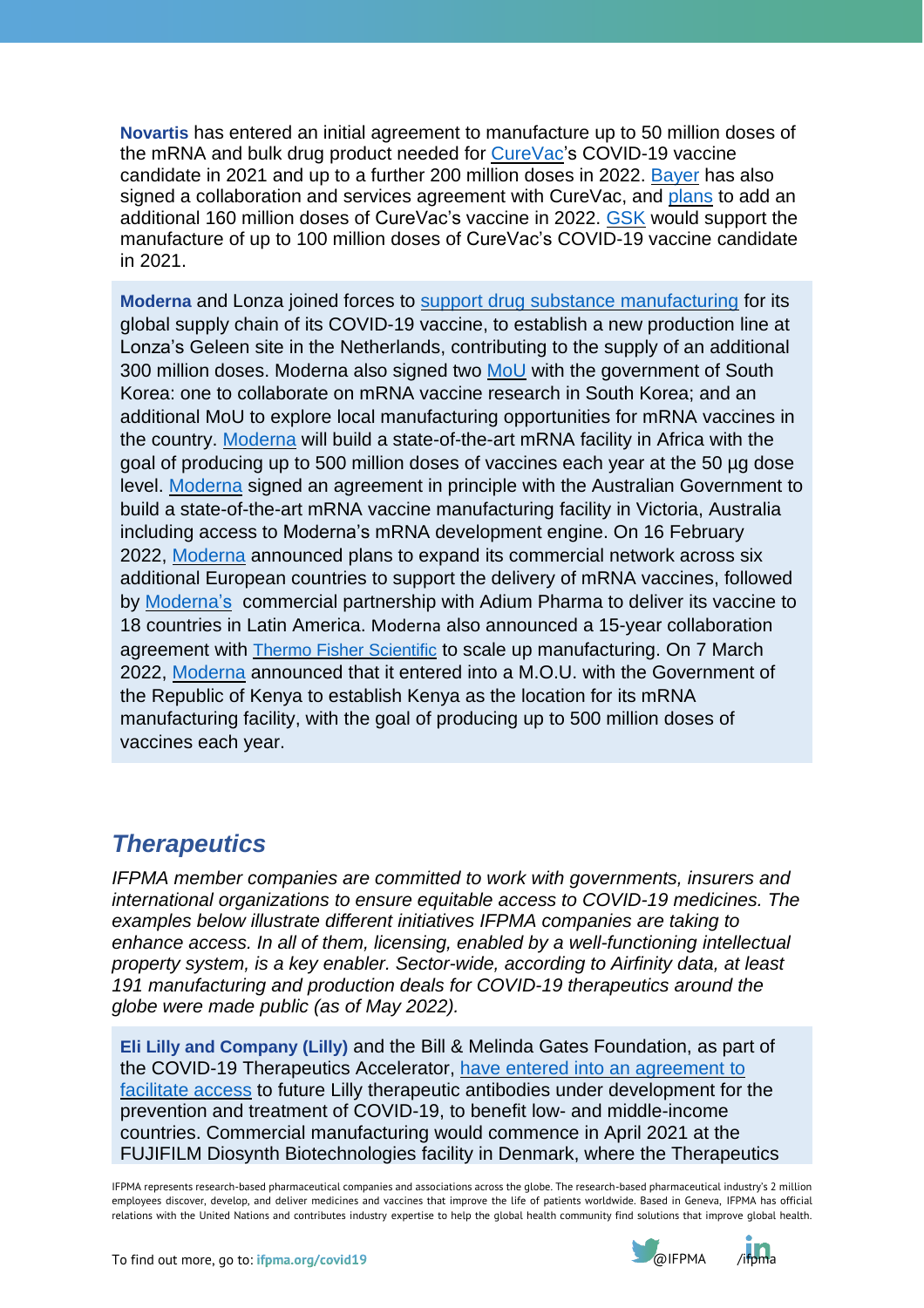Accelerator reserved manufacturing capacity. Lilly started the manufacturing technology transfer at risk, but due to the emergence of COVID-19 variants, partners decided not to push through with procurement. In the interest of making a supply of COVID-19 therapeutic innovations available globally as quickly as possible, Lilly will make certain volumes of its antibody therapeutic manufactured in other facilities available to lower-income countries prior to April 2021. Lilly's collaborators, AbCellera Biologics Inc., Shanghai Junshi Biosciences Co., Ltd. and Columbia University have agreed to waive their royalties on the Lilly therapeutic antibodies distributed in low- and middle-income countries as part of this initiative. Eli Lilly entered into royalty-free, limited, non-exclusive voluntary licensing agreement with [Lupin,](https://www.lupin.com/portfolio/lupin-enters-into-voluntary-licensing-agreement-with-lilly-to-expand-access-for-covid-19-treatment-in-india/) [Cipla,](https://www.cipla.com/press-releases-statements/Cipla-enters-licensing-agreement-Lilly-expand-access-covid-treatment-india) [Sunpharma](https://sunpharma.com/wp-content/uploads/2021/05/Press-Release-Licensing-agreement-with-Eli-Lilly-for-expanding-access-to-Baricitinib.pdf) for manufacturing and selling of Lilly's drug Baricitinib in India.

**Gilead Sciences** has entered into voluntary licensing [agreements](https://www.gilead.com/news-and-press/company-statements/gilead-sciences-update-on-veklury-remdesivir-manufacturing-network) with 9 generics manufacturers to further expand supply of remdesivir to 127 countries, representing nearly all low-income and lower-middle income countries. Gilead has completed technology transfers with these companies. Moreover, Gilead has expanded its global network of both internal manufacturing sites and external organizations, including partnering with industry peers, to add manufacturing capacity around the world. The remdesivir manufacturing network includes more than 40 companies in North America, Europe and Asia. [Pfizer](https://www.pfizer.com/news/press-release/press-release-detail/pfizer-announces-agreement-gilead-manufacture-remdesivir) announced a multiyear agreement with Gilead to manufacture and supply Gilead's remdesivir and is looking to further expand [availability](https://www.gilead.com/news-and-press/press-room/press-releases/2021/4/gilead-sciences-announces-steps-to-expand-availability-of-remdesivir-in-india) in in low- and middle-income countries. In response to the rapid increase in COVID-19 cases in India, [Gilead](https://www.gilead.com/news-and-press/press-room/press-releases/2021/4/gilead-sciences-announces-steps-to-expand-availability-of-remdesivir-in-india) would provide its voluntary licensing partners with technical assistance, support for the addition of new local manufacturing facilities and the donation of API to rapidly scale up production of remdesivir.

**MSD** (known as Merck in the US and Canada), amid humanitarian crisis in India, announced voluntary licensing [agreements](https://www.businesswire.com/news/home/20210427005590/en/) with five Indian generics manufacturers, including Cipla Limited, Dr. Reddy's Laboratories Limited, Emcure Pharmaceuticals Limited, Hetero Labs Limited and Sun Pharmaceutical Industries Limited, to accelerate and expand global access to molnupiravir, an investigational oral therapeutic for the treatment of COVID-19. Moreover, on 27 October 2021, the MPP and [MSD,](https://www.msd.com/news/the-medicines-patent-pool-mpp-and-msd-enter-into-license-agreement-for-molnupiravir-an-investigational-oral-antiviral-covid-19-medicine-to-increase-broad-access-in-low-and-middle-income-countries/) known as Merck in the US and Canada, announced the signing of a voluntary licencing agreement to facilitate affordable global access for molnupiravir. This agreement would help create broad access for molnupiravir use in 105 LMICs following appropriate regulatory approvals.

**Roche** and Regeneron joined forces to [significantly](https://www.roche.com/media/releases/med-cor-2020-08-19.htm) increase global supply of casirivimab/imdevimab, Regeneron's investigational antiviral antibody combination, to at least three and a half times the current capacity, with the potential for even further expansion. Roche signed an initial agreement with [Novartis](https://www.novartis.com/news/media-releases/novartis-signs-initial-agreement-reserve-capacity-and-implement-technology-transfer-production-active-pharmaceutical-ingredient-roche%27s-actemraroactemra) to reserve capacity and implement the technology transfer for the production of the active pharmaceutical ingredient (API) for Roche's tocilizumab.

**[Pfizer](https://investors.pfizer.com/investor-news/press-release-details/2021/Pfizer-and-The-Medicines-Patent-Pool-MPP-Sign-Licensing-Agreement-for-COVID-19-Oral-Antiviral-Treatment-Candidate-to-Expand-Access-in-Low--and-Middle-Income-Countries/default.aspx)** and the MPP announced the signing of a voluntary license agreement for Pfizer's COVID-19 oral antiviral treatment candidate PF-07321332, which is administered in combination with low dose ritonavir. The agreement would enable the MPP to facilitate additional production and distribution of the investigational